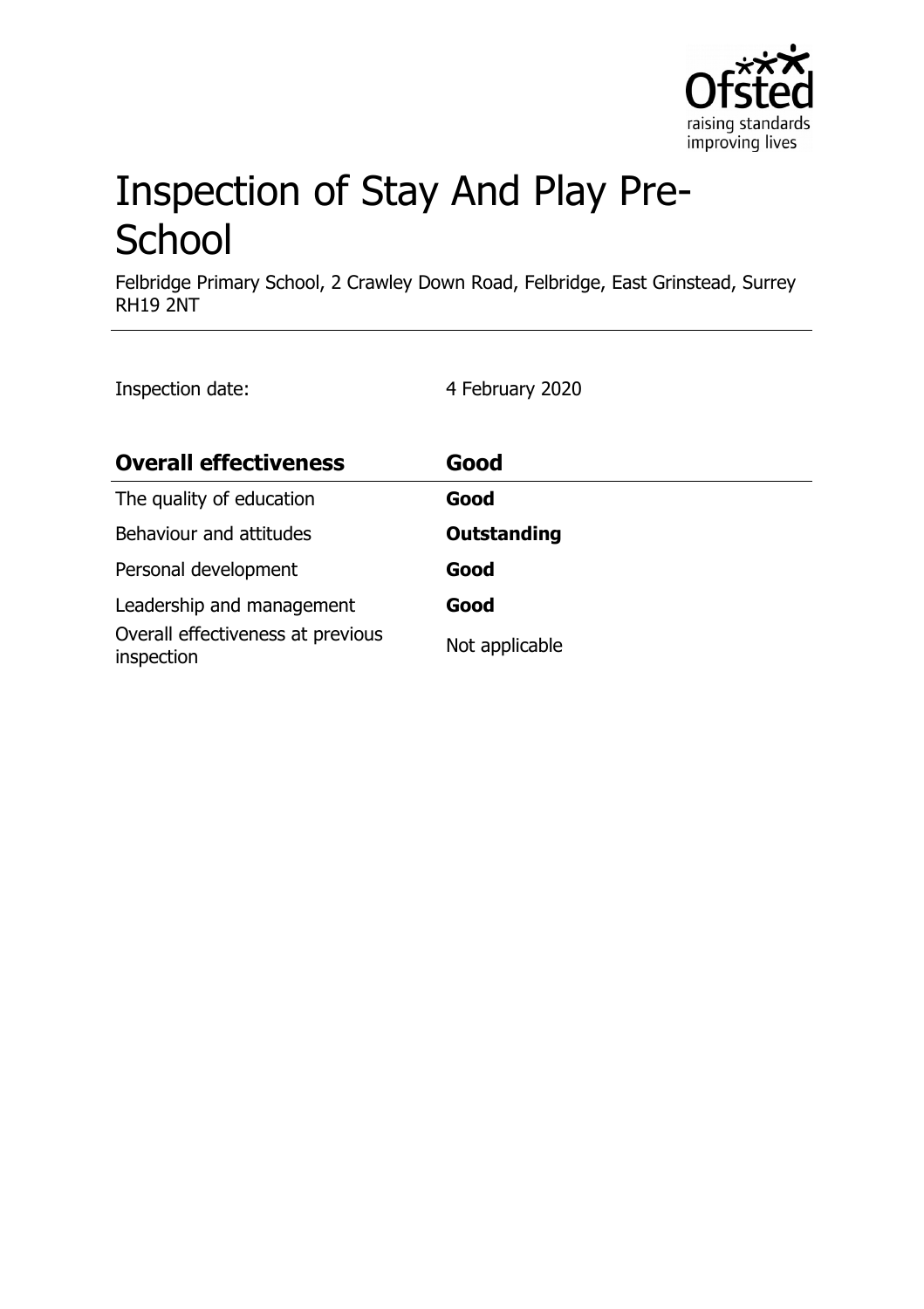

# **What is it like to attend this early years setting?**

### **The provision is good**

Children feel safe, secure and happy in the caring and welcoming environment. The partnership with parents is good and the children know the staff well. They develop a strong bond with their key person which contributes positively to their well-being. The setting supports children's physical and emotional development effectively. For example, children engaged in an activity with couscous, chickpeas and emotion pebbles, talking about different feelings. The staff plan activities around the children's interests. This ensures that children enjoy learning and make good progress towards their next steps. Children develop confidence as staff provide them with lots of encouragement. Staff use effective teaching methods to encourage children to become independent learners. There are lots of opportunities for children to develop these skills throughout the day. They confidently put their coats and shoes on, pour their drinks at snack time and self-select activities that interest them. They enjoy exploring the outside in the fresh air. They chase each other round the playground and help push each other in the cars. Staff have high expectations for all children's behaviour. The rules are well embedded and understood in the setting and children demonstrate them confidently during the day. The setting has a good relationship with the primary school. They share resources and facilities and the children enjoy having story time in the old library. This helps to prepare them for their transition on to school.

## **What does the early years setting do well and what does it need to do better?**

- $\blacksquare$  The setting fosters good relationships with parents, who praise the staff highly. They feel very involved in their child's learning and attend regular meetings to discuss their children's progress. Parents also contribute to an online learning journal to strengthen the partnership with the setting.
- $\blacksquare$  The staff are very attentive and speak kindly and affectionately to the children. In turn, the children show high levels of respect for their friends and the staff. The behaviour is exemplary as the children mirror that of the excellent staff role models. For example, they show extremely kind behaviour towards each other and listen intently to the other children during show and tell. Staff offer a healthy diet and provide information to parents to help them with healthy choices for lunches.
- $\blacksquare$  Children have a positive attitude to learning. They join in enthusiastically with all activities and display high levels of perseverance when they cannot do something the first time. They make good progress from their starting points and this helps them to prepare for the next stage in their learning.
- $\blacksquare$  The manager has a good relationship with the staff and in turn they speak highly of her. They know their well-being is important and feel part of a very strong team. The manager ensures their continued professional development is supported. She keeps the staff updated on any possible training opportunities.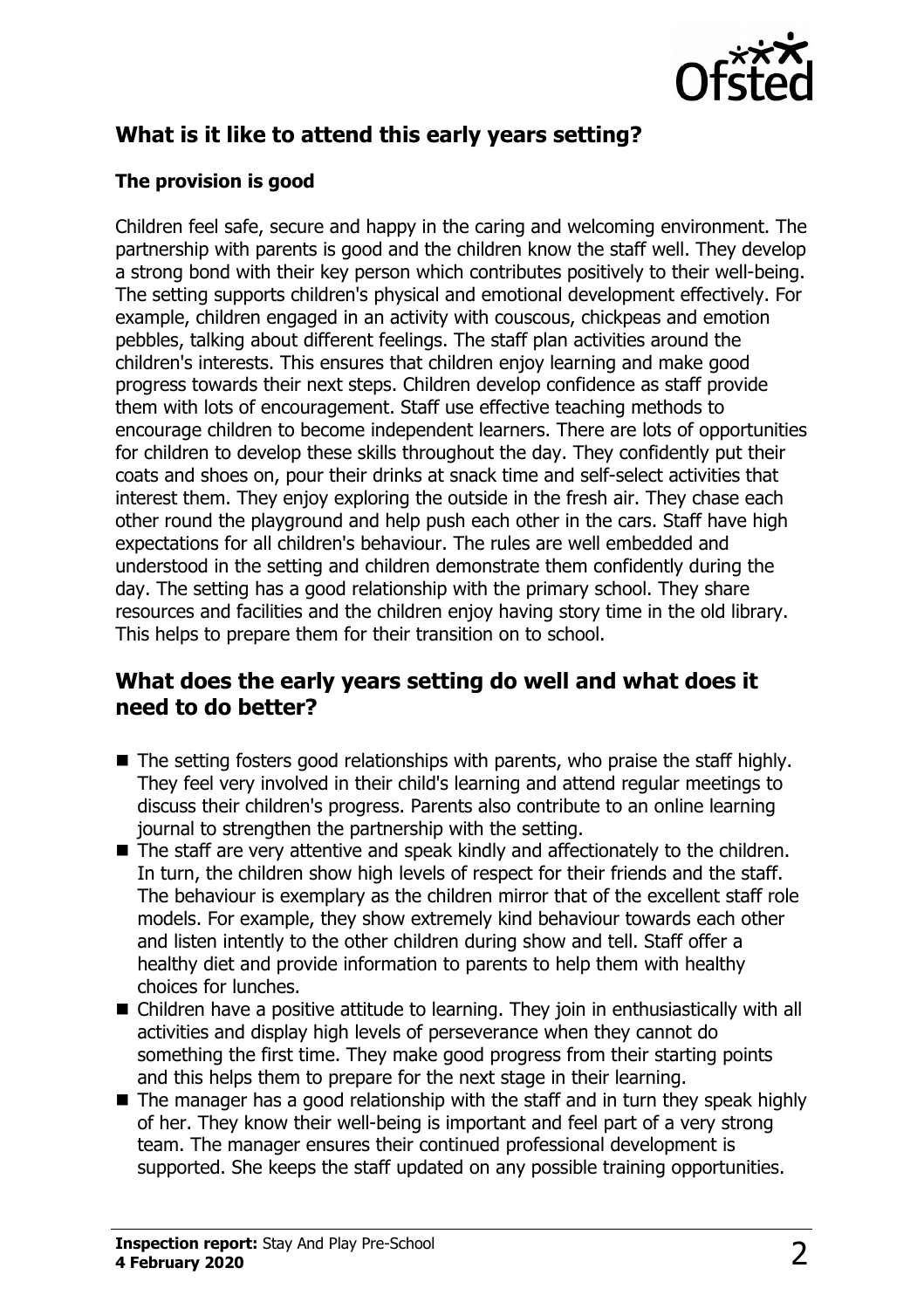

- $\blacksquare$  Staff have the same expectations for all children. The setting is currently supporting some children with speech and language delay. Most staff support children's learning well overall. However, this is not consistent across the setting. At times, some staff do not challenge the children's thinking and miss opportunities to extend their language.
- $\blacksquare$  The manager has an accurate view of the quality of the setting and what it needs to do to improve. She is currently looking to access training to help the staff in order to encourage children's mathematical skills. At present, the staff do not offer opportunities for children to explore all mathematical concepts.
- $\blacksquare$  Children enjoy reading books, both independently and in groups. At story time, the staff used intonation in their voice to keep the children interested throughout the story. The staff member also provided puppets to keep the children interested and engaged.
- $\blacksquare$  Children are encouraged to develop their independence. They all have large, named bags to keep all their belongings in. This helps even the youngest children start to be independent accessing their things throughout the day. They also manage their own self-hygiene, letting a staff member know when they are going to the toilet. They wash their hands before their snack and ask politely to get down when they have finished.
- $\blacksquare$  The setting works closely with outside agencies to support children with special educational needs and/or disabilities. It quickly identifies children who may need help and completes the required paperwork to refer them for further support.

# **Safeguarding**

The arrangements for safeguarding are effective.

The manager and staff give high priority to safeguarding. They have up-to-date safeguarding training and have a good understanding of how to keep children safe. They have a good knowledge of the signs and symptoms of abuse and a broad understanding of wider safeguarding issues. Staff know the whistleblowing procedure and the steps to follow if they have a concern about a child in their care. The manager has a robust recruitment process. She completes rigorous checks to ensure that only those suitable to work with children do so. Daily risk assessments of the resources and environment ensure the children's safety.

## **What does the setting need to do to improve?**

#### **To further improve the quality of the early years provision, the provider should:**

- ensure all staff make consistent use of effective teaching techniques to increase children's thinking skills and extend their language development
- $\blacksquare$  develop further the staff team's awareness and understanding of how to encourage children's mathematical skills.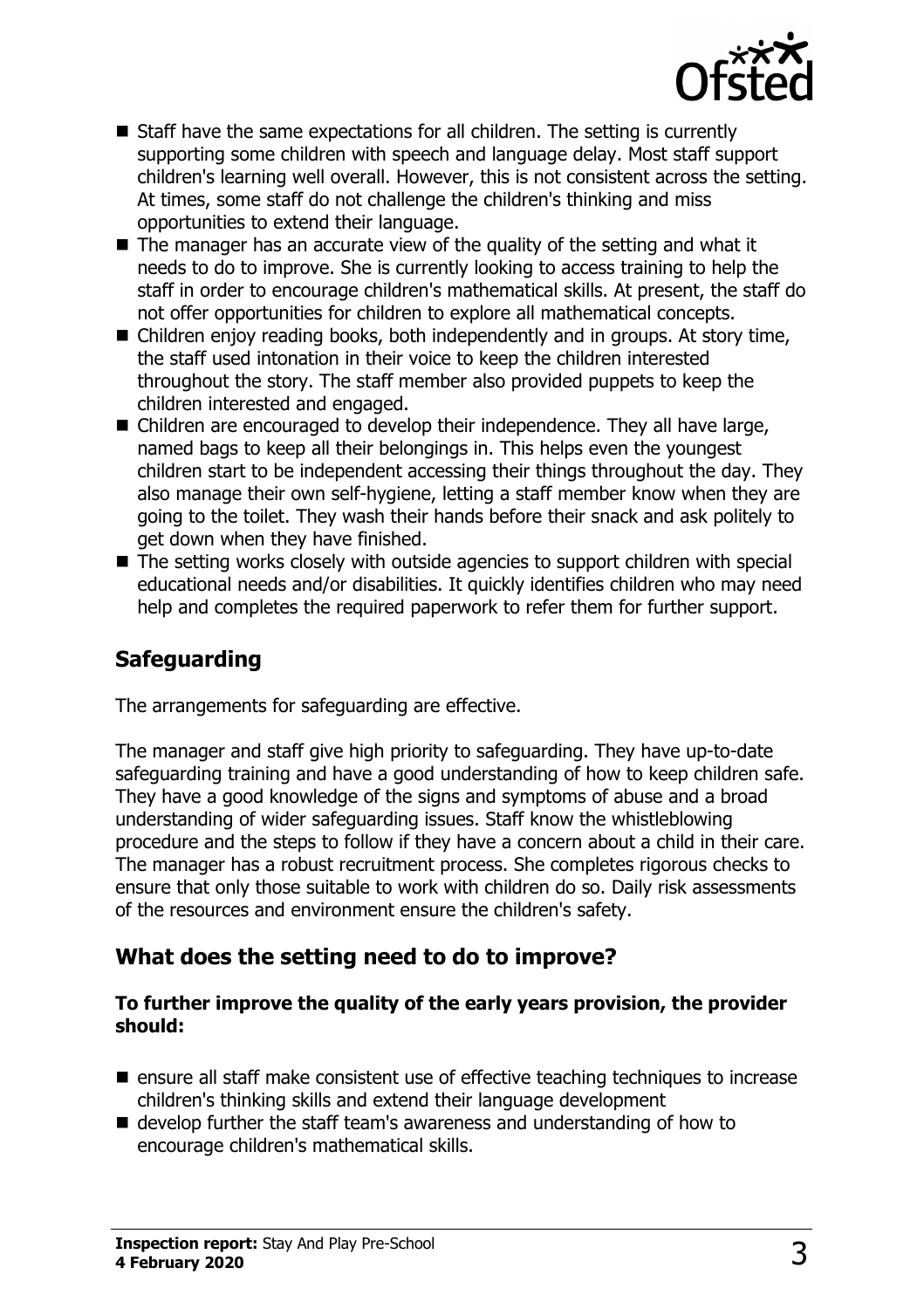

| <b>Setting details</b>                              |                                                        |
|-----------------------------------------------------|--------------------------------------------------------|
| Unique reference number                             | EY554931                                               |
| <b>Local authority</b>                              | <b>Surrey</b>                                          |
| <b>Inspection number</b>                            | 10143693                                               |
| <b>Type of provision</b>                            | Childcare on non-domestic premises                     |
| <b>Registers</b>                                    | Early Years Register, Compulsory Childcare<br>Register |
| Day care type                                       | Sessional day care                                     |
| Age range of children                               | 2 to $4$                                               |
| <b>Total number of places</b>                       | 21                                                     |
| Number of children on roll                          | 34                                                     |
| Name of registered person                           | Winter, Emma Louise                                    |
| <b>Registered person unique</b><br>reference number | RP514048                                               |
| <b>Telephone number</b>                             | 07906 200601                                           |
| Date of previous inspection                         | Not applicable                                         |

## **Information about this early years setting**

Stay And Play Pre-School registered in 2017 and is situated in East Grinstead, Surrey. It is open on Monday to Thursday from 8.45am to 2.45pm and on Friday from 8.45am to 11.45am during term time. There are eight members of staff, seven of whom have appropriate early years qualifications. The pre-school receives early education funding for children age two, three and four years.

# **Information about this inspection**

#### **Inspector**

Wendy Papagno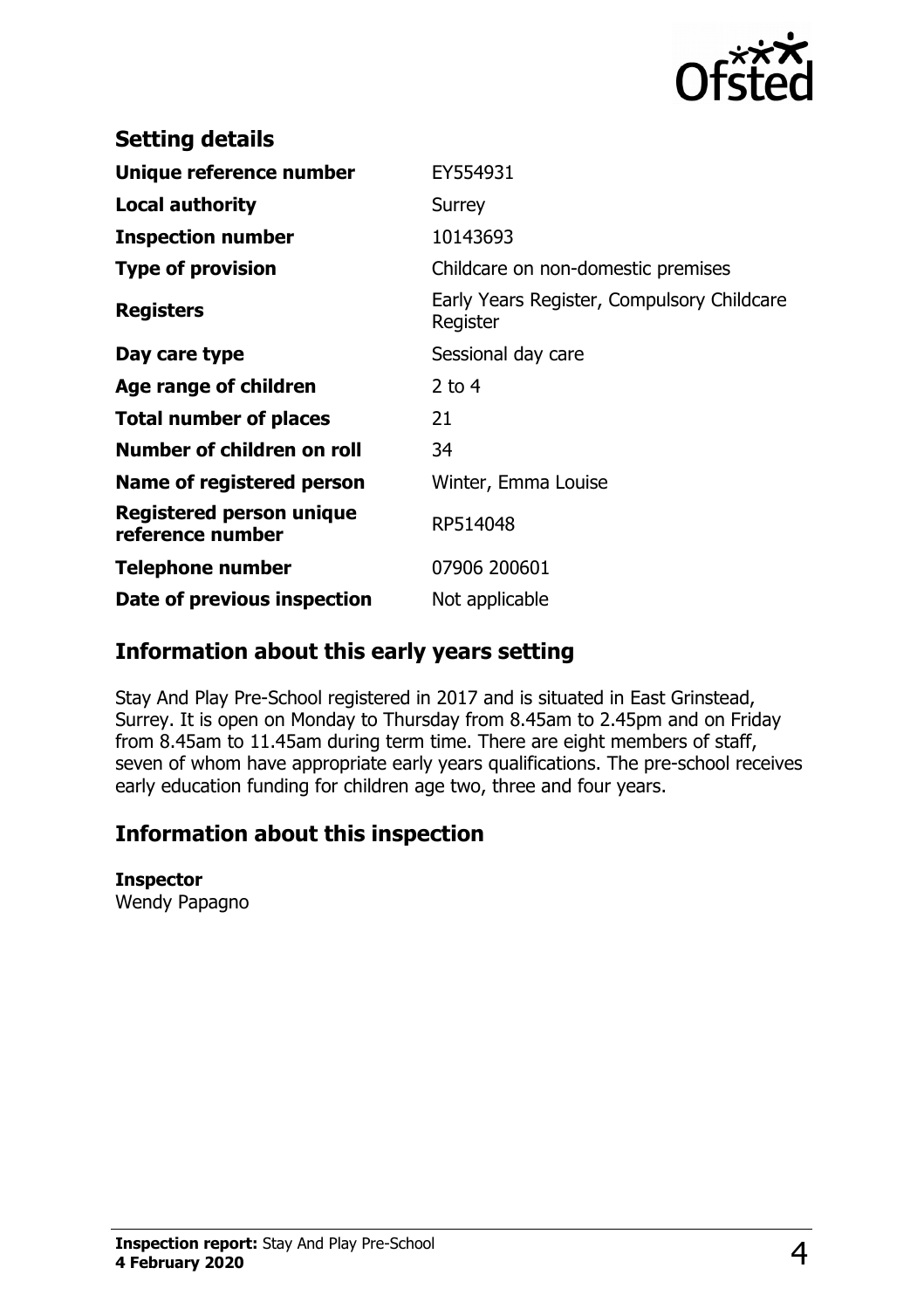

#### **Inspection activities**

- $\blacksquare$  The inspector completed a learning walk with the manager and observed the impact of teaching on children's enjoyment and development.
- $\blacksquare$  The inspector spoke to parents, children and staff throughout the inspection at appropriate times.
- $\blacksquare$  The inspector sampled documentation, including complaints policies, recruitment files, children's records and evidence of paediatric first-aid training.
- $\blacksquare$  The inspector carried out a joint observation with the manager to assess the standard of teaching.
- $\blacksquare$  The inspector discussed children's progress with staff and the next steps in their learning.

We carried out this inspection under sections 49 and 50 of the Childcare Act 2006 on the quality and standards of provision that is registered on the Early Years Register. The registered person must ensure that this provision complies with the statutory framework for children's learning, development and care, known as the early years foundation stage.

If you are not happy with the inspection or the report, you can [complain to Ofsted.](http://www.gov.uk/complain-ofsted-report)